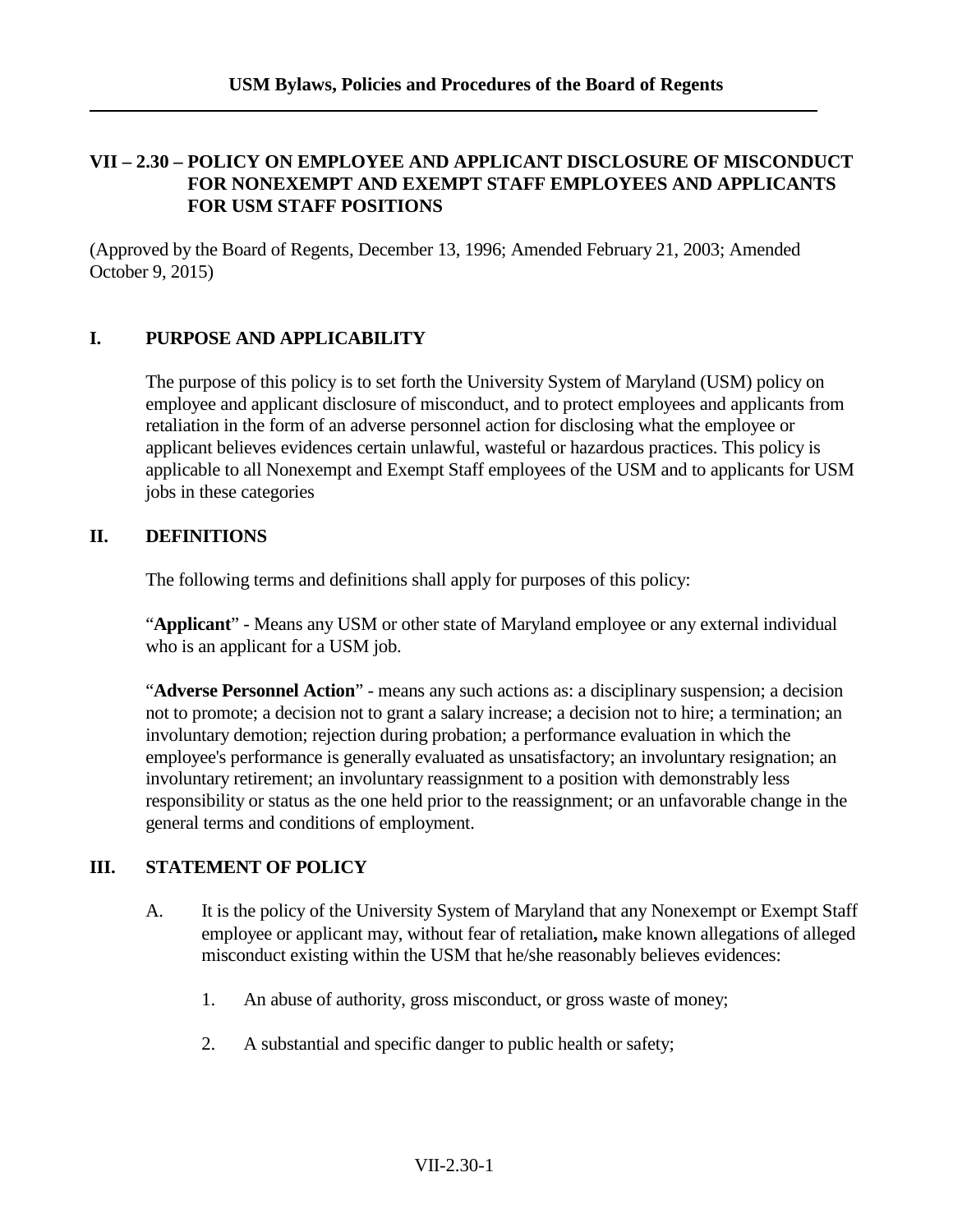- 3. A violation of law.
- B. A representative of the USM shall not take any adverse personnel action as retaliation against an employee or applicant who discloses information regarding misconduct under this policy or who, following such disclosure, seeks a remedy provided under this policy or any law or other USM policy.
- C. This policy does not apply to a disclosure that is specifically prohibited by law unless such disclosure is made in accordance with Section IV.E. of this policy.
- D. This policy does not prohibit a personnel action that would have been taken regardless of a disclosure of information.

## **IV. PROCESS FOR DISCLOSURE**

- A. An employee or applicant who chooses to disclose information regarding misconduct, shall disclose all relevant information regarding misconduct, as described in Section III, to the President or designee of the applicable USM institution in a signed written document within one-year of the day on which he/she knew or reasonably should have known of the misconduct.
- B. In consultation with the Maryland Attorney General's Office, the President or designee shall consider the disclosure and take whatever action he/she determines to be appropriate under the law and circumstances of the disclosure.
- C. In the case of disclosure of misconduct involving the President of an USM institution, the disclosure shall be directed to the Chancellor of the University System of Maryland or designee. In consultation with the Maryland Attorney General's Office and the Board of Regents, the Chancellor or designee shall consider the disclosure and take whatever action he/she determines to be appropriate under the law and circumstances of the disclosure.
- D. In the case of disclosure of misconduct involving the Chancellor, the disclosure shall be directed to the Chair of the USM Board of Regents. In consultation with the Maryland Attorney General's Office, the Chair shall consider the disclosure and take whatever action he/she determines to be appropriate under the law and the circumstances of the disclosure.
- E. The disclosure of information**,** which is otherwise prohibited by law, shall be disclosed to the Assistant Attorney General designated by the Maryland Attorney General to receive such information.

# **V. COMPLAINTS OF RETALIATION AS A RESULT OF DISCLOSURE**

A. If an employee or applicant believes that he or she has been retaliated against in the form of an adverse personnel action for disclosing information regarding misconduct under this policy he/she may file a written complaint requesting an appropriate remedy.